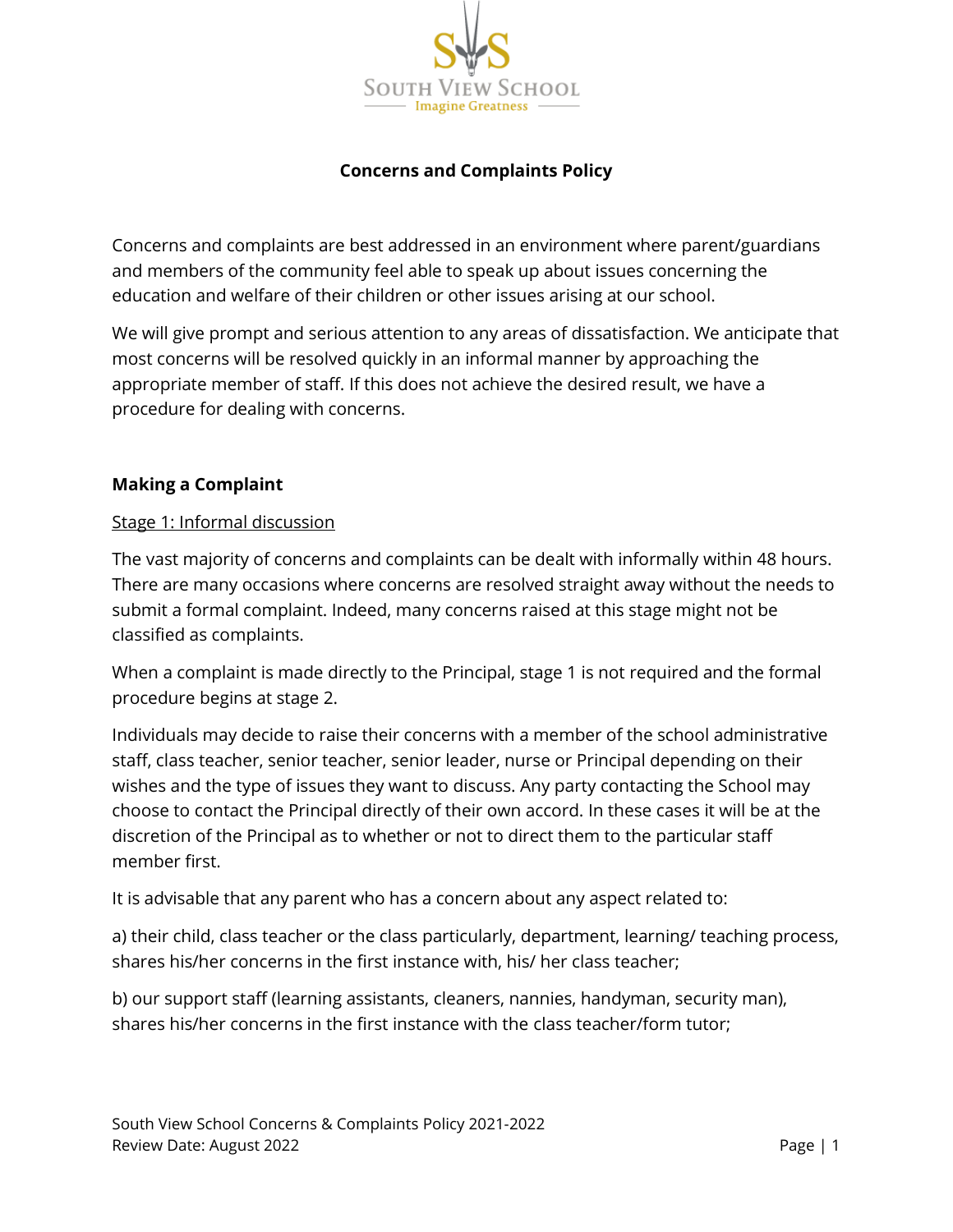

c) the faculty staff, school in general, policy and code of conduct shares his/her concerns in the first instance with a member of the Senior Leadership Team;

d) the Admissions department, shares his/her concerns in the first instance the Head Of Admissions

e) the HR/ Accounts Department, shares his/her concerns in the first instance with the HR/ Accounts Head of Department

## Steps to be followed:

a) A parent should request an appointment with the staff member in charge of the particular area of his/ her concern. This can be initiated by phone, by email, or in person.

b) A suitable time and place should be agreed for both parties.

c) A one to one meeting should be held.

It is not necessary to record or monitor complaints at this level. The Principal does not have to be informed about the concern at this stage if resolved to both parties satisfaction. There are no specific time scales for dealing with concerns at this stage. However, as at all stages, issues should be considered and dealt with as quickly and effectively as possible.

Most complaints should be resolved amicably and informally at this stage. If the individual is dissatisfied with the response they have been given and would like to take their complaint further, they should be referred to the school's complaints procedure in this policy and advised how to escalate their complaint to the next stage.

## **Logging of complaints**

All complaints that reach stage 2 should be logged in the 'School's complaint folder'. This is to be made available to the School Governing Board and to KHDA inspectors.

## Stage 2: Referral to Principal

At this stage, all communications between parties need to be carefully recorded and monitored with the following information:

- the name of the complainant
- the date and time at which complaint was made
- the details of the complaint
- the desired outcome of the complainant
- how the complaint is/will be investigated (including written records of interviews held)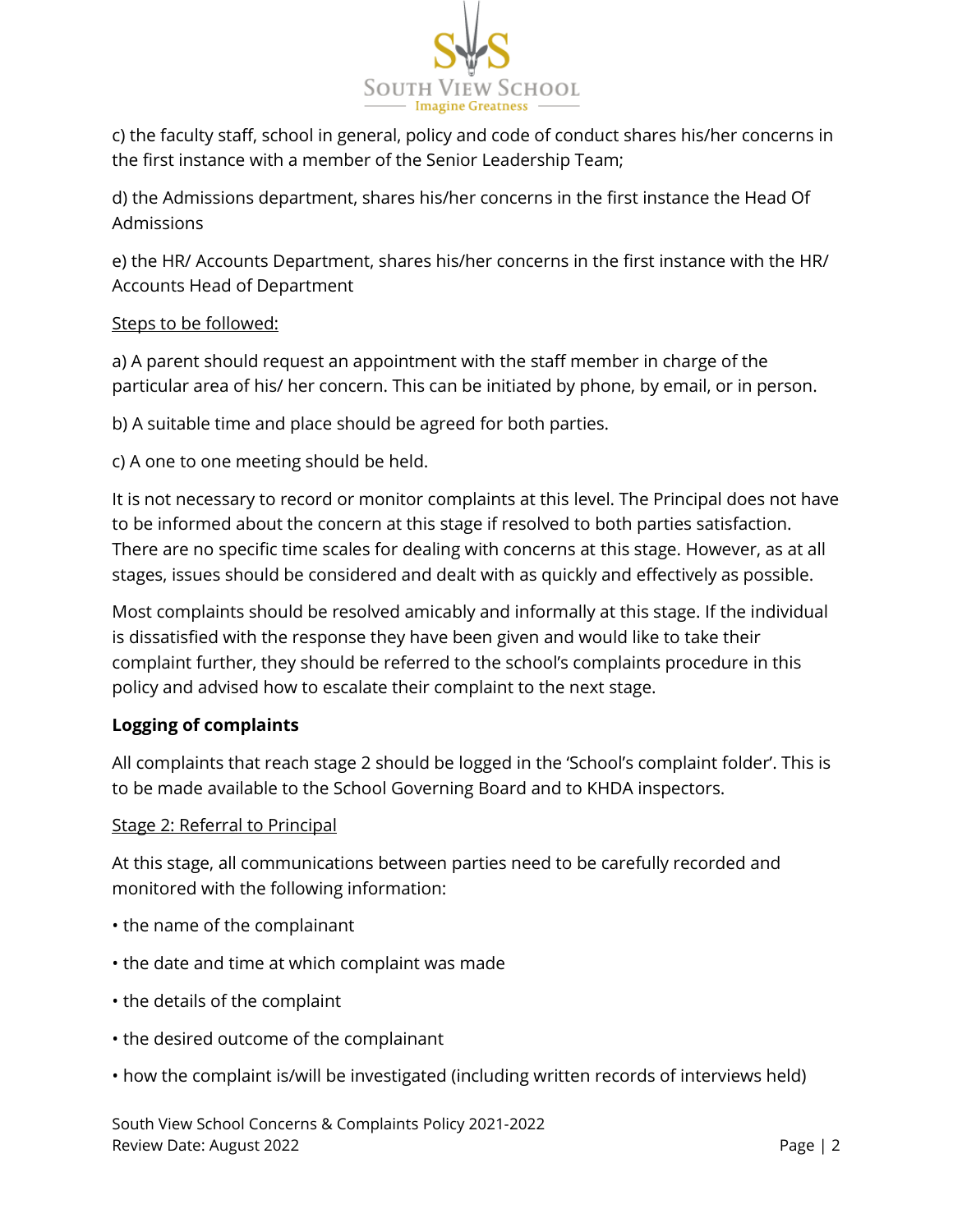

- results and conclusions of investigations
- any action taken
- the complainant's response (satisfaction or further pursuit of complaint).

## Informal discussion with the Principal

Before proceeding with a formal investigation, the Principal will meet with the individual and discuss their concerns and wishes. It may still be appropriate and satisfactory to reach an informal resolution at this point. If not, the Principal will proceed in accordance with the complaints policy, and will advise the parents accordingly.

## Submitting a formal complaint

By this stage it must be clear that the concern is a definite complaint that will be dealt with according to this policy and should be formally submitted in writing to the Principal. For parents not comfortable with making written complaints, there is a template form for recording complaints (see Appendix A). All written complaints must be written in English.

### Steps to be followed:

a) A parent should submit a written complaint to the student's class teacher or form tutor within 24 hours either by email or in person. At this stage, the class teacher/form tutor should notify the Key Stage Leader about the received written complaint. The Key Stage Leader will notify the Principal.

b) The Principal should formally acknowledge the complaint within 24 hours of receiving it and begin an investigation.

c) The Principal will need to investigate the complaint and review any relevant documentation and information. If necessary, the Principal will interview witnesses and take statements from those involved. If the complaint involves a student, the student will also usually be questioned.

d) When the investigation into the complaint is completed, the Principal will meet with the parents to discuss the outcome within 10 working days of the acknowledgment. The opportunity for the Principal to meet and discuss the outcome of the investigations with the complainant should be offered at a mutually convenient time. Minutes of the meeting should be recorded (by a third party) during this session, and an agreed written record of the discussion will be shared afterwards. The minutes should record whether or not the complaint has been upheld, the reasons why, and what action (if any) will be taken. All of the parties present at the meeting should sign the minutes and receive a copy. A copy should also be sent to the School Board.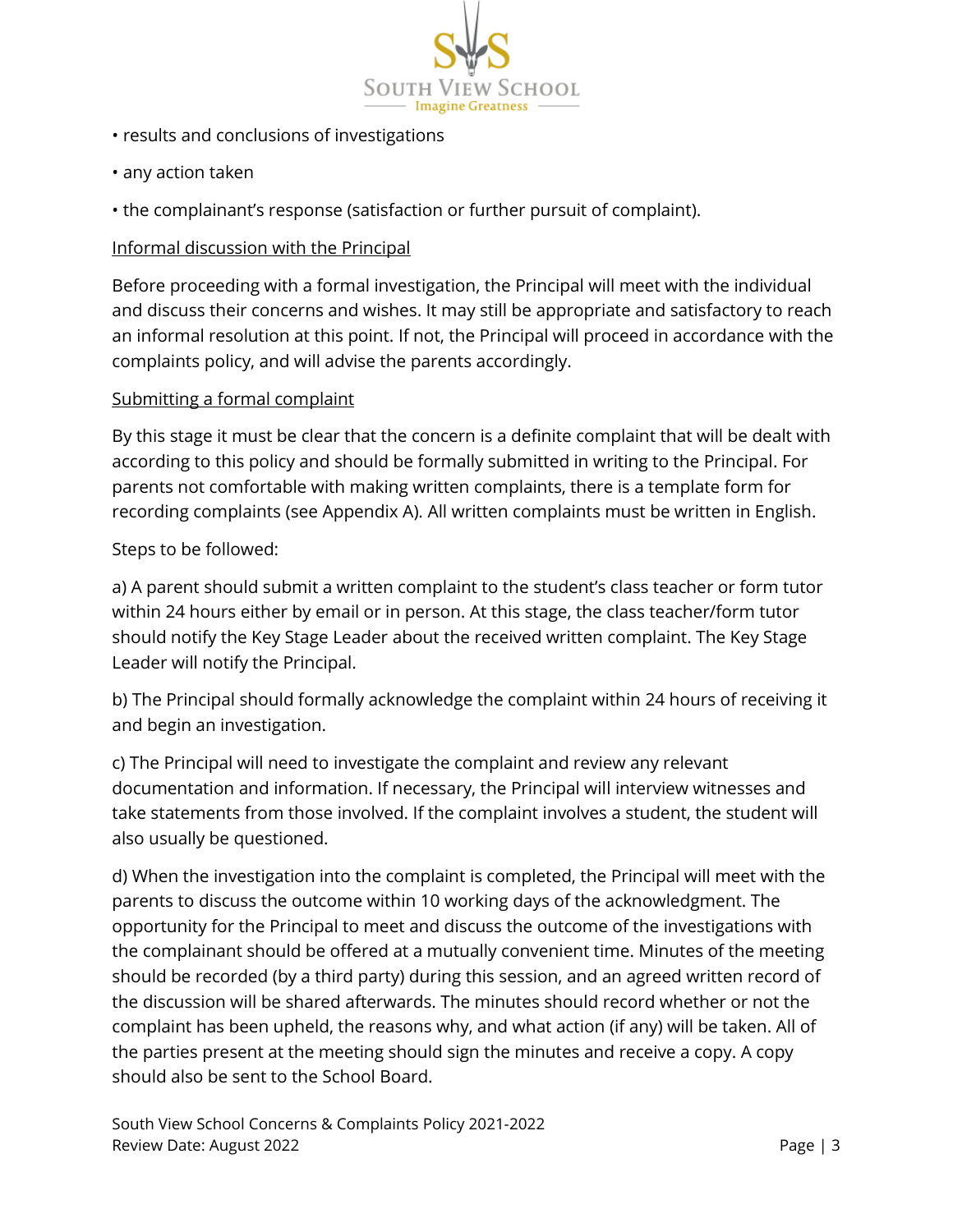

### Record Keeping

A record of the written complaint from parents and the summative points from the meeting shall be kept in the following files:

a) in the child's personal file if it is related to the child only;

b) in the staff's file with the Principal if it is related to the faculty staff;

c) in the Central Office or school Staff files for all non academic staff, School Facilities, Admin, HR/ Accounts, if appropriate; and

d) in the School complaints file if it is related to the School in general. Records should be retained for the period of two years.

### Stage 3: Referral to the Governing Board

In the event that the complainant remains dissatisfied with the outcome of the School's investigation, the matter may be referred to the Governing Board for appeal. The Governing Board will request a full report from the Principal along with all relevant documents.

On the basis of these, the Governing Board may call for a briefing from individual members of staff. The Governing Board will acknowledge within 24 hours of receipt of the referral that the complaint is being reviewed and he/she will ask the parent if they wish to add further details for consideration. A date will also be given by which the parent may expect a full response (within 1 week).

The Governing Board may be able to offer a new approach which may satisfactorily conclude the matter for the parent. The response will be clear and detailed but, if the parent remains dissatisfied the Governing Board will also offer a meeting.

#### Stage 4: Official complaint to KHDA

In the unlikely event that the School is unable to address an individual's concerns to their satisfaction, the individual may wish to approach the regulator, Knowledge and Human Development Authority (KHDA). This option can be pursued even if the child is withdrawn from the School.

Parents may approach KHDA directly after the last or any stage of this complaints procedure.

We have set out below the contact details for KHDA below.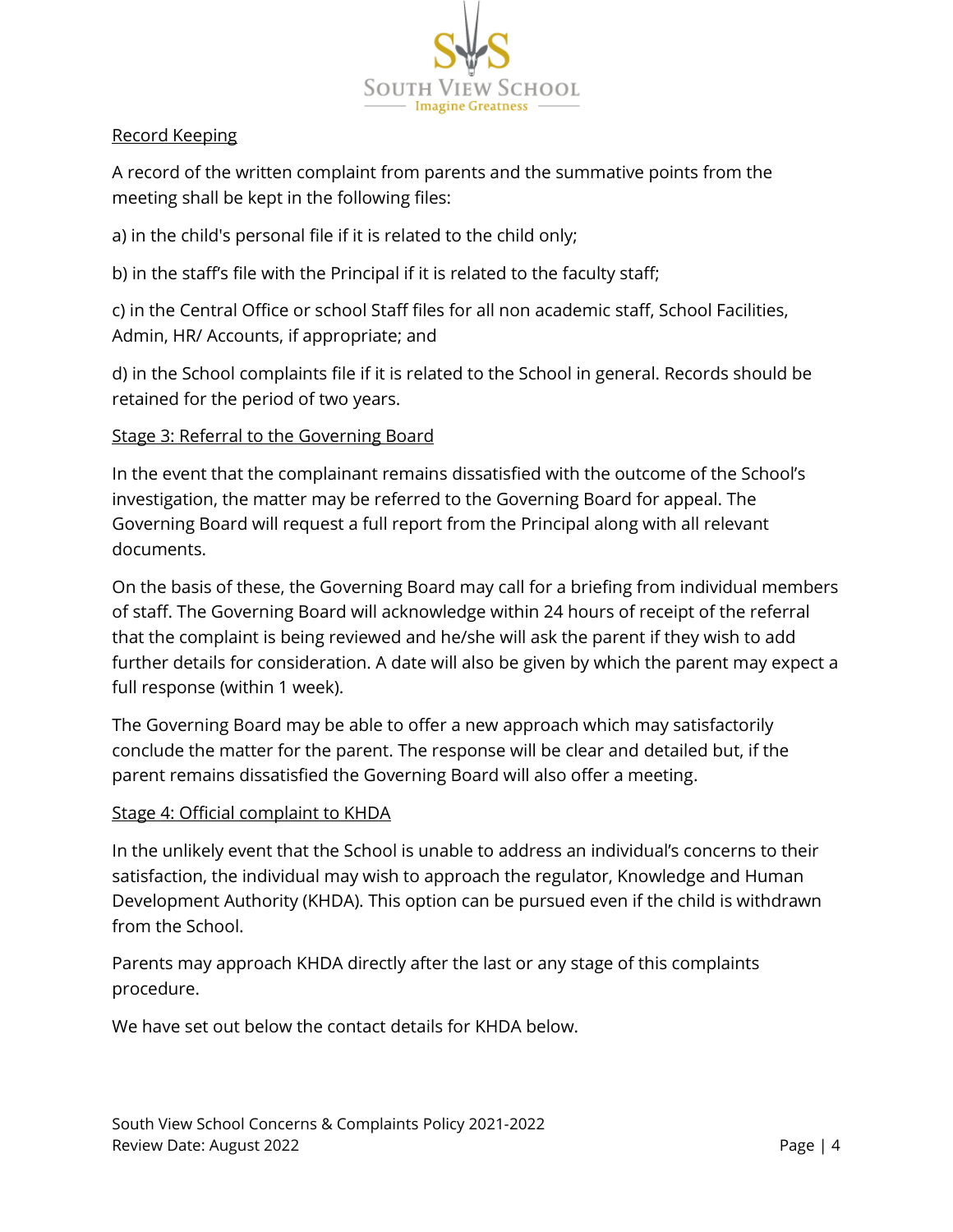

<http://www.khda.gov.ae/en/aboutus/contactus.aspx>

Knowledge and Human Development Authority (KHDA)

Block 8, Academic City,

P.O Box 500008,

Dubai, U.A.E.

Tel: +971-4-3640000

Fax: +971-4-3640001

Email: [info@khda.gov.ae](mailto:info@khda.gov.ae)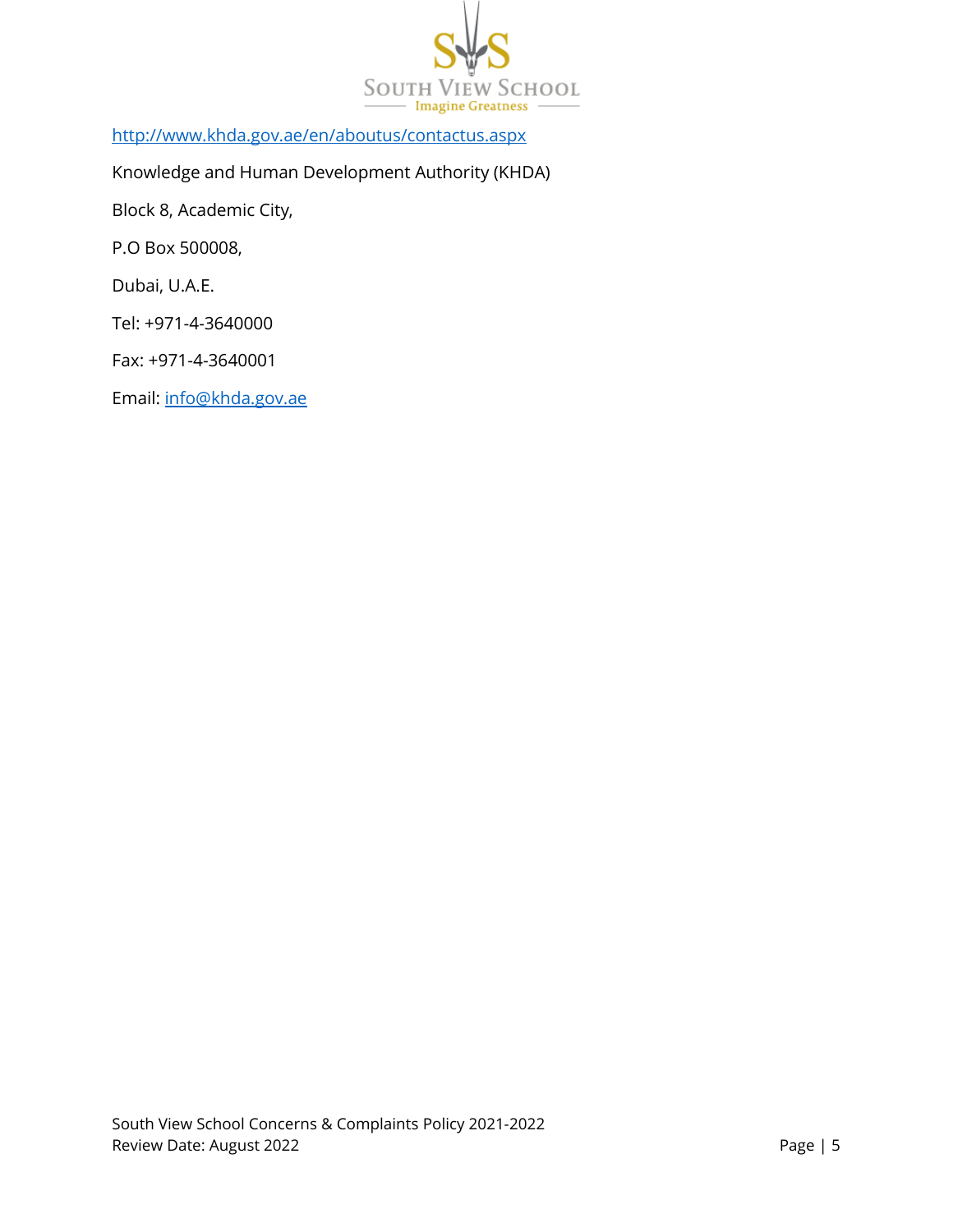

# **Appendix A - Formal Complaint Form**

Please complete and return in a sealed envelope marked confidential to ...................................... (class teacher/Principal) who will acknowledge receipt and explain what action is to be taken.

| Your Name                                                                          |  |
|------------------------------------------------------------------------------------|--|
| Child's Name                                                                       |  |
| Address                                                                            |  |
| Contact<br>number                                                                  |  |
| Please give<br>details of your<br>complaint                                        |  |
| Date and time<br>of incident                                                       |  |
| What action (if<br>any) have you<br>already taken<br>to resolve your<br>complaint? |  |
| To whom did<br>you speak to                                                        |  |